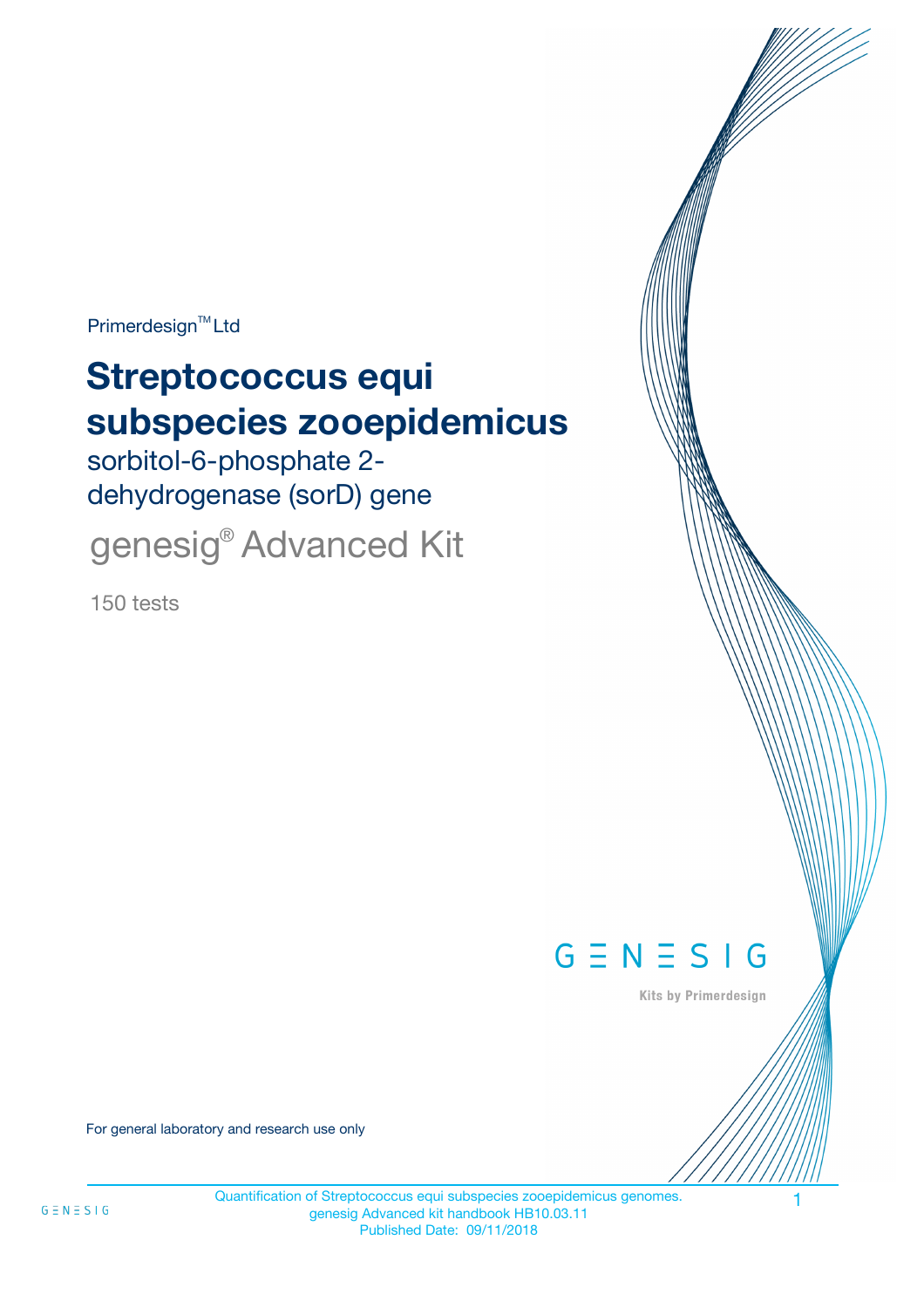# Introduction to Streptococcus equi subspecies zooepidemicus

Streptococcus equi zooepidemicus is a non-motile, non-sporulating, encapsulated, grampositive, catalse-negative, and coccoid bacterium. S. equi zooepidemicus is one of the two subspecies of Streptococcus equi; it is suggested to be the species from which subspecies equi has been derived and is part of the normal bacterial flora in horses. The similarity between the DNA of the two subspecies zooepidemicus and equi, is over 92%. It is isolated from wound infections of horses, and it has been isolated from other mammals such as cows, rabbits, and swine, and in some cases, also isolated from humans through throat swabs.

The bacteria has been shown to transfer to humans via close contact as well as through the consumption of unpasteurised dairy products. In some cases S. equi zooepidemicus is extremely virulent in humans while causing no clinical infection in an equine host.

Streptococcus equi zooepidemicus is a pathogen of animals primarily affecting horses, in whom it can cause diseases in the upper respiratory tract, uterus, umbilicus, and wounds. In cows, S. equi zooepidemicus can cause mastitis, an inflammation in mammalian breast. In humans, S. zooepidemicus may cause glomerulonephritis and rheumatic fever. Meningitis and purulent arthritis have also been reported. As for other animals such as rabbits and swine, it can cause septicemia, which is a systematic inflammatory response to infections. This microorganism has also caused fibrinous pericarditis, fibrinous pleuritis, and pneumonia in sheep. The overall symptoms of infections caused include lesions, pyrexia (fever), serous to mucopurulent nasal discharge, dyspnea (short of breath).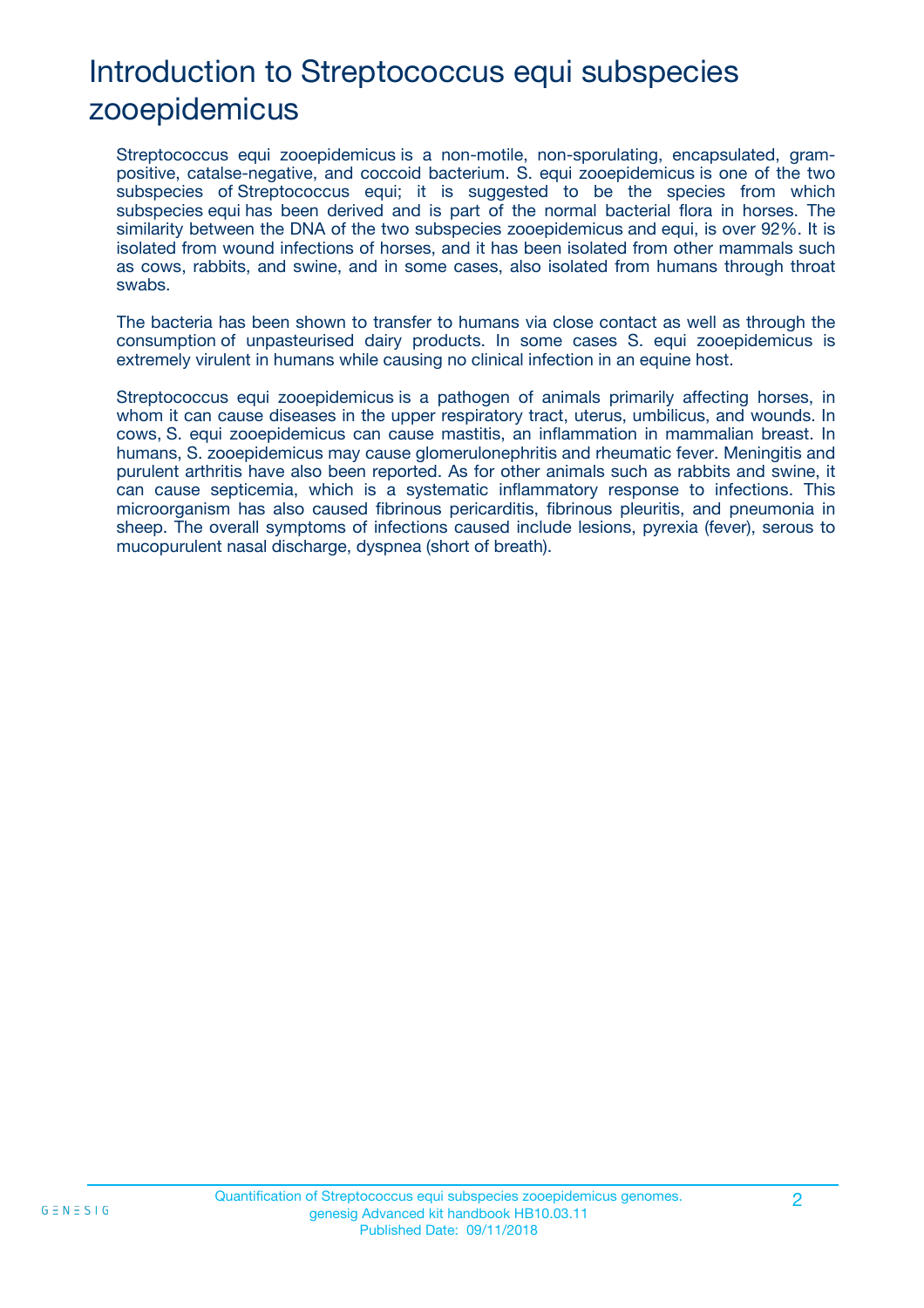# **Specificity**

The Primerdesign genesig Kit for Streptococcus equi subspecies zooepidemicus (S.equizooepidemicus) genomes is designed for the in vitro quantification of S.equi-zooepidemicus genomes. The kit is designed to have a broad detection profile. Specifically, the primers represent 100% homology with over 95% of the NCBI database reference sequences available at the time of design.

The dynamics of genetic variation means that new sequence information may become available after the initial design. Primerdesign periodically reviews the detection profiles of our kits and when required releases new versions.

If you require further information, or have a specific question about the detection profile of this kit then please send an e.mail to enquiry@primerdesign.co.uk and our bioinformatics team will answer your question.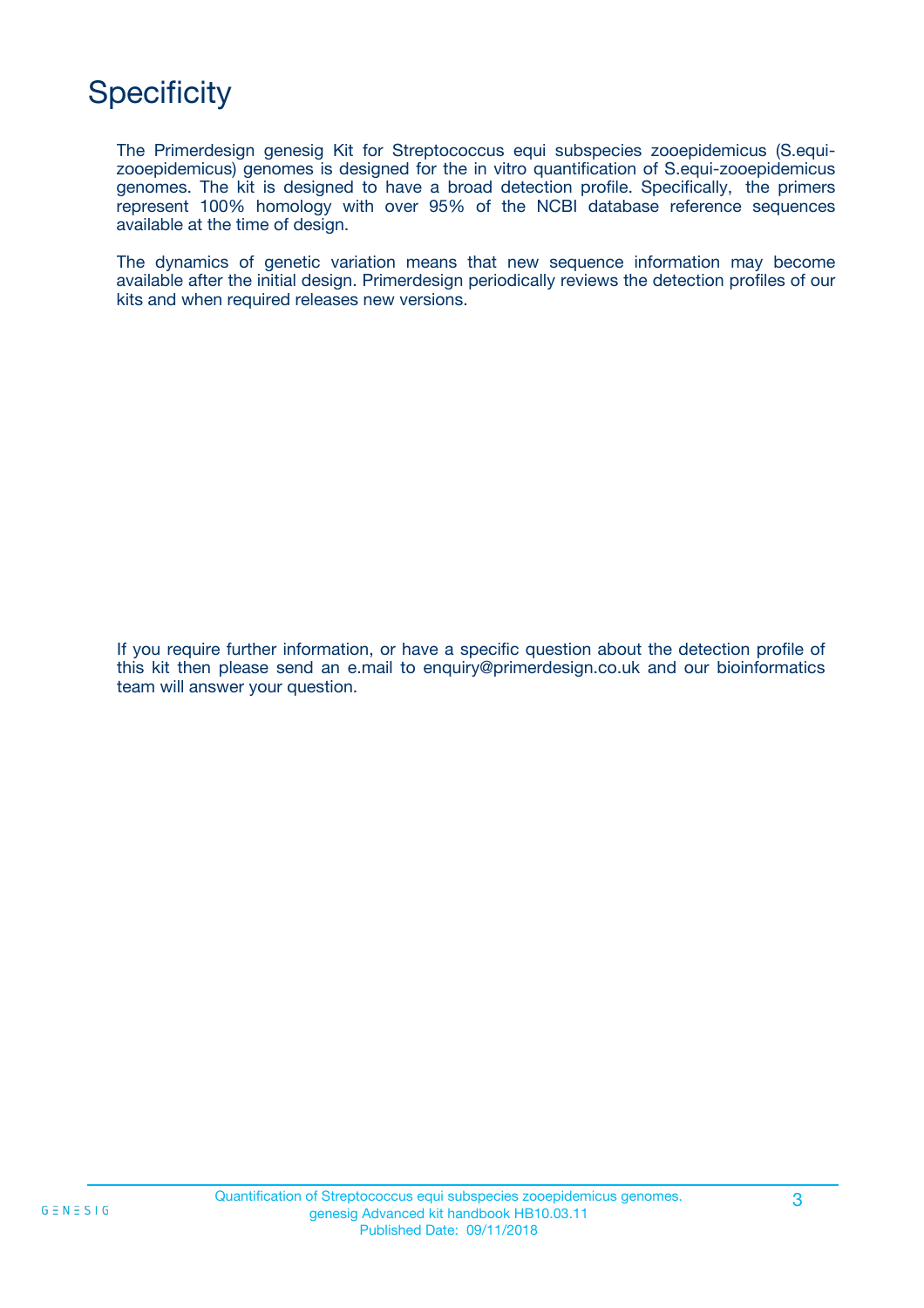# Kit contents

- **S.equi-zooepidemicus specific primer/probe mix (150 reactions BROWN)** FAM labelled
- **S.equi-zooepidemicus positive control template (for Standard curve RED)**
- **Internal extraction control primer/probe mix (150 reactions BROWN)** VIC labelled as standard
- **Internal extraction control DNA (150 reactions BLUE)**
- **Endogenous control primer/probe mix (150 reactions BROWN)** FAM labelled
- **RNase/DNase free water (WHITE)** for resuspension of primer/probe mixes
- **Template preparation buffer (YELLOW)** for resuspension of internal control template, positive control template and standard curve preparation

### Reagents and equipment to be supplied by the user

#### **Real-time PCR Instrument**

#### **Extraction kit**

This kit is recommended for use with genesig Easy DNA/RNA extraction kit. However, it is designed to work well with all processes that yield high quality RNA and DNA with minimal PCR inhibitors.

#### **oasig**TM **lyophilised or Precision**®**PLUS 2X qPCR Master Mix**

This kit is intended for use with oasig or PrecisionPLUS2X qPCR Master Mix.

**Pipettors and Tips**

**Vortex and centrifuge**

#### **Thin walled 1.5 ml PCR reaction tubes**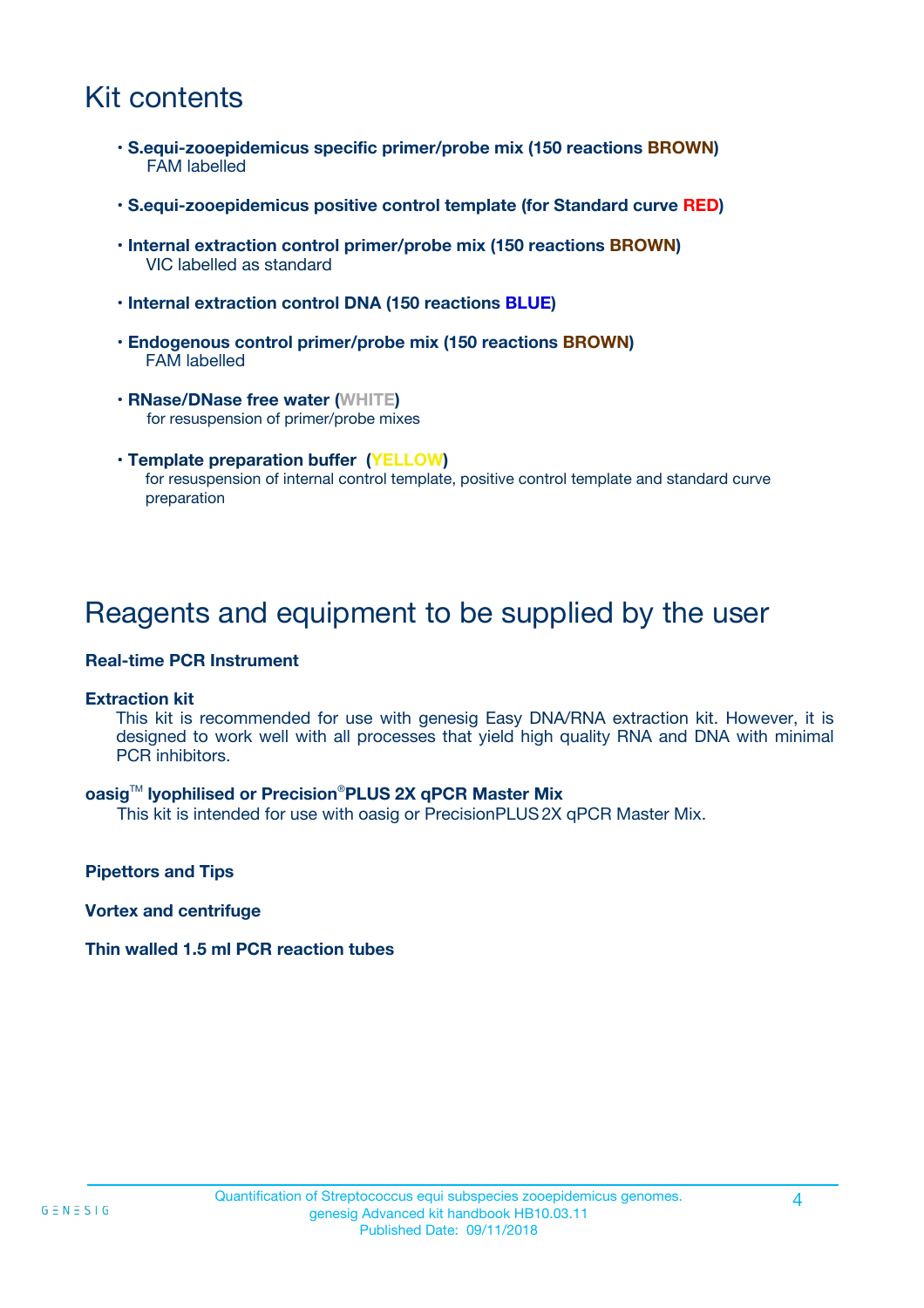### Kit storage and stability

This kit is stable at room temperature but should be stored at -20ºC on arrival. Once the lyophilised components have been resuspended they should not be exposed to temperatures above -20°C for longer than 30 minutes at a time and unnecessary repeated freeze/thawing should be avoided. The kit is stable for six months from the date of resuspension under these circumstances.

If a standard curve dilution series is prepared this can be stored frozen for an extended period. If you see any degradation in this serial dilution a fresh standard curve can be prepared from the positive control.

Primerdesign does not recommend using the kit after the expiry date stated on the pack.

### Suitable sample material

All kinds of sample material suited for PCR amplification can be used. Please ensure the samples are suitable in terms of purity, concentration, and DNA integrity (An internal PCR control is supplied to test for non specific PCR inhibitors). Always run at least one negative control with the samples. To prepare a negative-control, replace the template DNA sample with RNase/DNase free water.

### Dynamic range of test

Under optimal PCR conditions genesig S.equi-zooepidemicus detection kits have very high priming efficiencies of >95% and can detect less than 100 copies of target template.

### Notices and disclaimers

This product is developed, designed and sold for research purposes only. It is not intended for human diagnostic or drug purposes or to be administered to humans unless clearly expressed for that purpose by the Food and Drug Administration in the USA or the appropriate regulatory authorities in the country of use. During the warranty period Primerdesign genesig detection kits allow precise and reproducible data recovery combined with excellent sensitivity. For data obtained by violation to the general GLP guidelines and the manufacturer's recommendations the right to claim under guarantee is expired. PCR is a proprietary technology covered by several US and foreign patents. These patents are owned by Roche Molecular Systems Inc. and have been sub-licensed by PE Corporation in certain fields. Depending on your specific application you may need a license from Roche or PE to practice PCR. Additional information on purchasing licenses to practice the PCR process may be obtained by contacting the Director of Licensing at Roche Molecular Systems, 1145 Atlantic Avenue, Alameda, CA 94501 or Applied Biosystems business group of the Applera Corporation, 850 Lincoln Centre Drive, Foster City, CA 94404. In addition, the 5' nuclease assay and other homogeneous amplification methods used in connection with the PCR process may be covered by U.S. Patents 5,210,015 and 5,487,972, owned by Roche Molecular Systems, Inc, and by U.S. Patent 5,538,848, owned by The Perkin-Elmer Corporation.

# Trademarks

Primerdesign™ is a trademark of Primerdesign Ltd.

genesig $^\circledR$  is a registered trademark of Primerdesign Ltd.

The PCR process is covered by US Patents 4,683,195, and 4,683,202 and foreign equivalents owned by Hoffmann-La Roche AG. BI, ABI PRISM® GeneAmp® and MicroAmp® are registered trademarks of the Applera Genomics (Applied Biosystems Corporation). BIOMEK® is a registered trademark of Beckman Instruments, Inc.; iCycler™ is a registered trademark of Bio-Rad Laboratories, Rotor-Gene is a trademark of Corbett Research. LightCycler™ is a registered trademark of the Idaho Technology Inc. GeneAmp®, TaqMan® and AmpliTaqGold® are registered trademarks of Roche Molecular Systems, Inc., The purchase of the Primerdesign™ reagents cannot be construed as an authorization or implicit license to practice PCR under any patents held by Hoffmann-LaRoche Inc.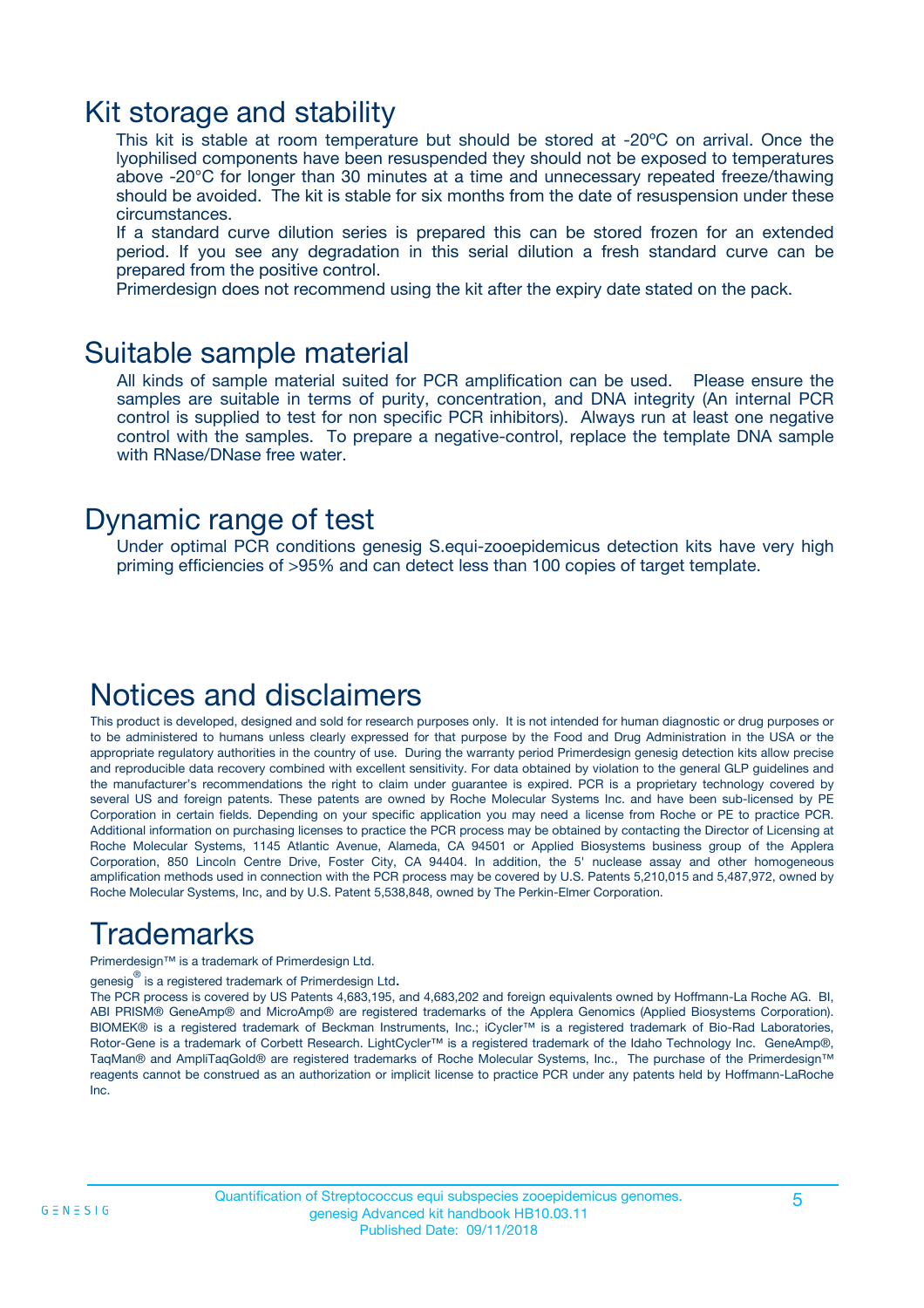### Principles of the test

#### **Real-time PCR**

A S.equi-zooepidemicus specific primer and probe mix is provided and this can be detected through the FAM channel.

The primer and probe mix provided exploits the so-called TaqMan® principle. During PCR amplification, forward and reverse primers hybridize to the S.equi-zooepidemicus DNA. A fluorogenic probe is included in the same reaction mixture which consists of a DNA probe labeled with a 5`-dye and a 3`-quencher. During PCR amplification, the probe is cleaved and the reporter dye and quencher are separated. The resulting increase in fluorescence can be detected on a range of qPCR platforms.

#### **Positive control**

For copy number determination and as a positive control for the PCR set up, the kit contains a positive control template. This can be used to generate a standard curve of S.equizooepidemicus copy number / Cq value. Alternatively the positive control can be used at a single dilution where full quantitative analysis of the samples is not required. Each time the kit is used, at least one positive control reaction must be included in the run. A positive result indicates that the primers and probes for detecting the target S.equi-zooepidemicus gene worked properly in that particular experimental scenario. If a negative result is obtained the test results are invalid and must be repeated. Care should be taken to ensure that the positive control does not contaminate any other kit component which would lead to falsepositive results. This can be achieved by handling this component in a Post PCR environment. Care should also be taken to avoid cross-contamination of other samples when adding the positive control to the run. This can be avoided by sealing all other samples and negative controls before pipetting the positive control into the positive control well.

#### **Negative control**

To validate any positive findings a negative control reaction should be included every time the kit is used. For this reaction the RNase/DNase free water should be used instead of template. A negative result indicates that the reagents have not become contaminated while setting up the run.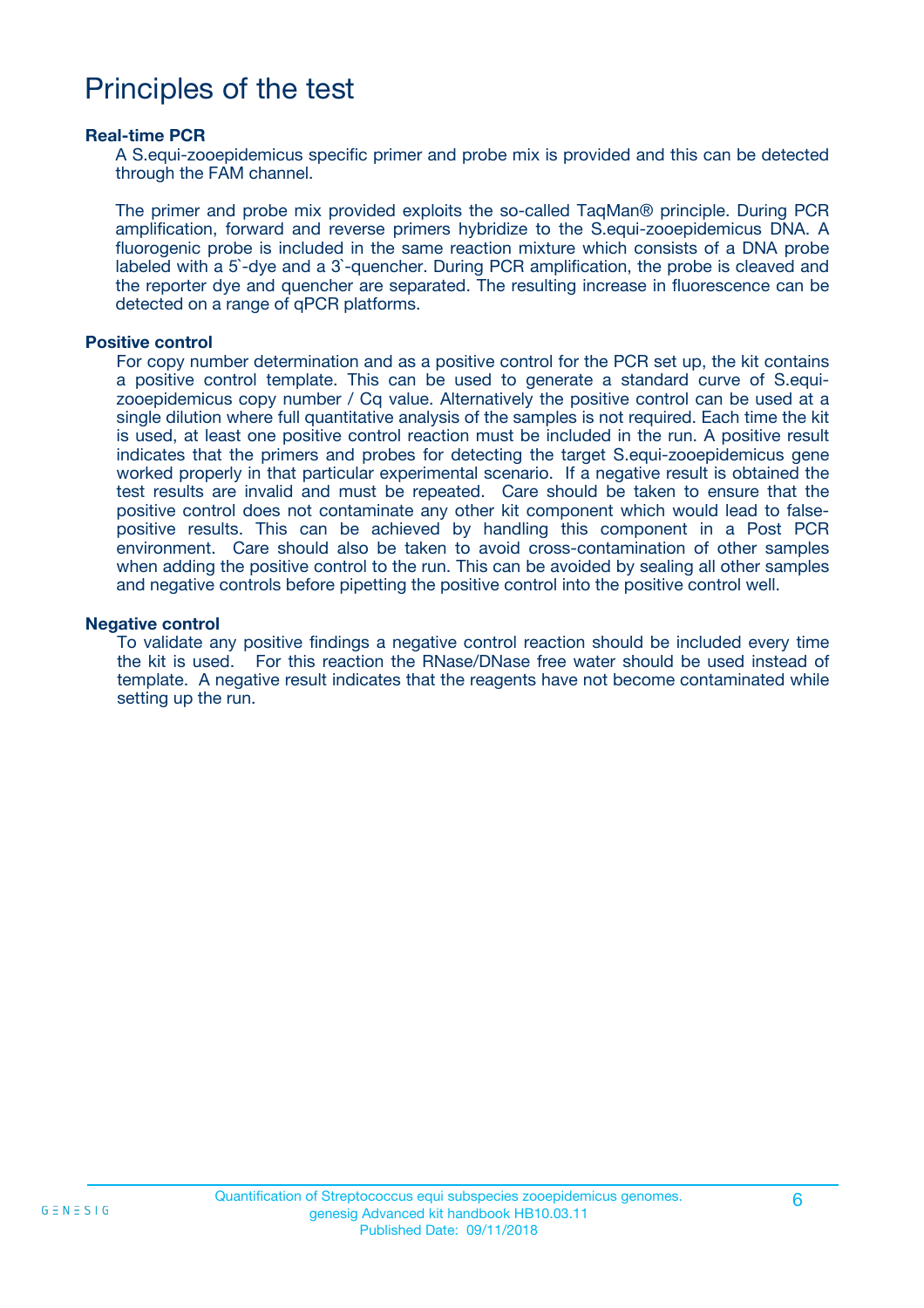#### **Internal DNA extraction control**

When performing DNA extraction, it is often advantageous to have an exogenous source of DNA template that is spiked into the lysis buffer. This control DNA is then co-purified with the sample DNA and can be detected as a positive control for the extraction process. Successful co-purification and qPCR for the control DNA also indicates that PCR inhibitors are not present at a high concentration.

A separate primer and probe mix are supplied with this kit to detect the exogenous DNA using qPCR. The primers are present at PCR limiting concentrations which allows multiplexing with the target sequence primers. Amplification of the control DNA does not interfere with detection of the S.equi-zooepidemicus target DNA even when present at low copy number. The Internal control is detected through the VIC channel and gives a Cq value of 28+/-3.

#### **Endogenous control**

To confirm extraction of a valid biological template, a primer and probe mix is included to detect an endogenous gene. Detection of the endogenous control is through the FAM channel and it is NOT therefore possible to perform a multiplex with the S.equi-zooepidemicus primers. A poor endogenous control signal may indicate that the sample did not contain sufficient biological material.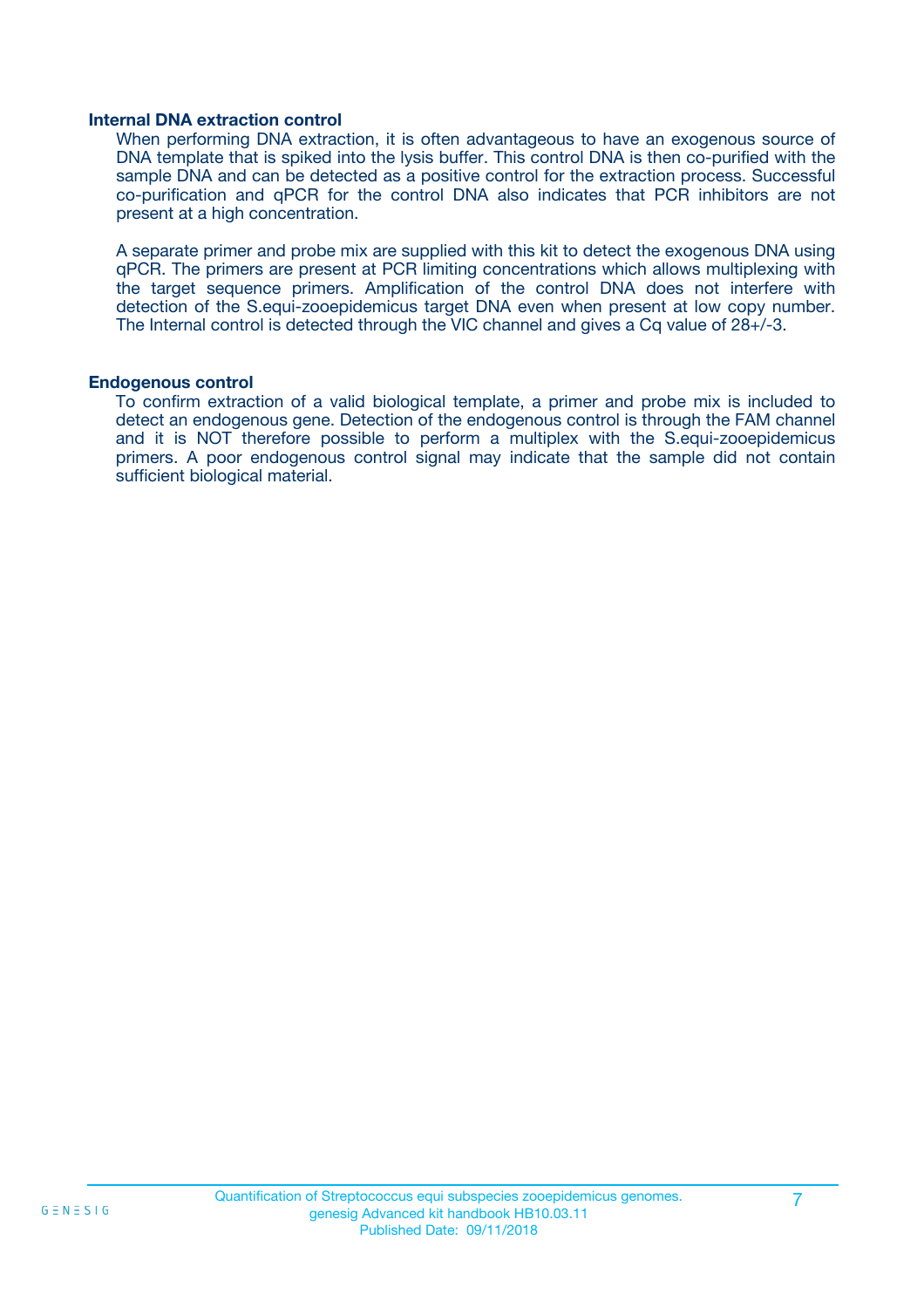### Resuspension protocol

To minimize the risk of contamination with foreign DNA, we recommend that all pipetting be performed in a PCR clean environment. Ideally this would be a designated PCR lab or PCR cabinet. Filter tips are recommended for all pipetting steps.

- **1. Pulse-spin each tube in a centrifuge before opening.** This will ensure lyophilised primer and probe mix is in the base of the tube and is not spilt upon opening the tube.
- **2. Resuspend the primer/probe mixes in the RNase/DNase free water supplied, according to the table below:**

To ensure complete resuspension, vortex each tube thoroughly.

| Component - resuspend in water                       |             |  |
|------------------------------------------------------|-------------|--|
| <b>Pre-PCR pack</b>                                  |             |  |
| S.equi-zooepidemicus primer/probe mix (BROWN)        | $165$ µl    |  |
| Internal extraction control primer/probe mix (BROWN) | $165$ $\mu$ |  |
| Endogenous control primer/probe mix (BROWN)          | $165$ µl    |  |

**3. Resuspend the internal control template and positive control template in the template preparation buffer supplied, according to the table below:** To ensure complete resuspension, vortex each tube thoroughly.

| Component - resuspend in template preparation buffer   |  |  |
|--------------------------------------------------------|--|--|
| <b>Pre-PCR heat-sealed foil</b>                        |  |  |
| Internal extraction control DNA (BLUE)                 |  |  |
| <b>Post-PCR heat-sealed foil</b>                       |  |  |
| S.equi-zooepidemicus Positive Control Template (RED) * |  |  |

\* This component contains high copy number template and is a VERY significant contamination risk. It must be opened and handled in a separate laboratory environment, away from the other components.

### DNA extraction

The internal extraction control DNA can be added either to the DNA lysis/extraction buffer or to the DNA sample once it has been resuspended in lysis buffer.

**DO NOT add the internal extraction control DNA directly to the unprocessed biological sample as this will lead to degradation and a loss in signal.**

- **1. Add 4µl of the Internal extraction control DNA (BLUE) to each sample in DNA lysis/extraction buffer per sample.**
- **2. Complete DNA extraction according to the manufacturers protocols.**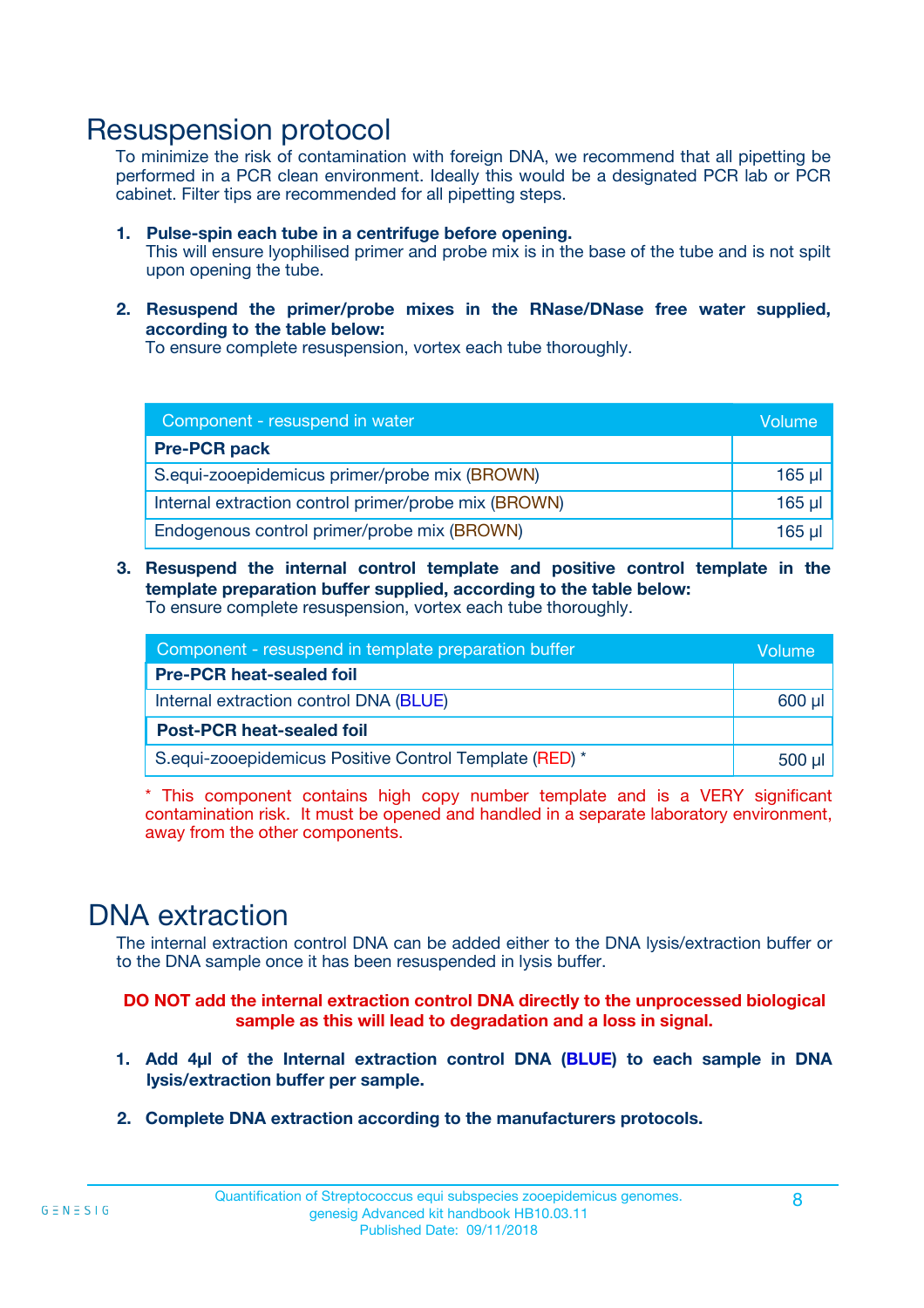# qPCR detection protocol

**1. For each DNA sample prepare a reaction mix according to the table below:** Include sufficient reactions for positive and negative controls.

| Component                                            | Volume   |
|------------------------------------------------------|----------|
| oasig or PrecisionPLUS 2X qPCR Master Mix            | 10 $\mu$ |
| S.equi-zooepidemicus primer/probe mix (BROWN)        | 1 µl     |
| Internal extraction control primer/probe mix (BROWN) | 1 µl     |
| <b>RNase/DNase free water (WHITE)</b>                | $3 \mu$  |
| <b>Final Volume</b>                                  | 15 µl    |

**2. For each DNA sample prepare an endogenous control reaction according to the table below (Optional):**

**This control reaction will provide useful information regarding the quality of the biological sample.**

| Component                                   | Volume          |
|---------------------------------------------|-----------------|
| oasig or PrecisionPLUS 2X qPCR Master Mix   | 10 µl           |
| Endogenous control primer/probe mix (BROWN) | 1 µl            |
| <b>RNase/DNase free water (WHITE)</b>       | $4 \mu$         |
| <b>Final Volume</b>                         | 15 <sub>µ</sub> |

- **3. Pipette 15µl of each mix into individual wells according to your qPCR experimental plate set up.**
- **4. Prepare sample DNA templates for each of your samples.**
- **5. Pipette 5µl of DNA template into each well, according to your experimental plate set up.**

For negative control wells use 5µl of RNase/DNase free water. The final volume in each well is 20ul.

**6. If a standard curve is included for quantitative analysis, prepare a reaction mix according to the table below:**

| Component                                     | Volume          |
|-----------------------------------------------|-----------------|
| oasig or PrecisionPLUS 2X qPCR Master Mix     | 10 µl           |
| S.equi-zooepidemicus primer/probe mix (BROWN) | 1 µI I          |
| <b>RNase/DNase free water (WHITE)</b>         | $4 \mu$         |
| <b>Final Volume</b>                           | 15 <sub>µ</sub> |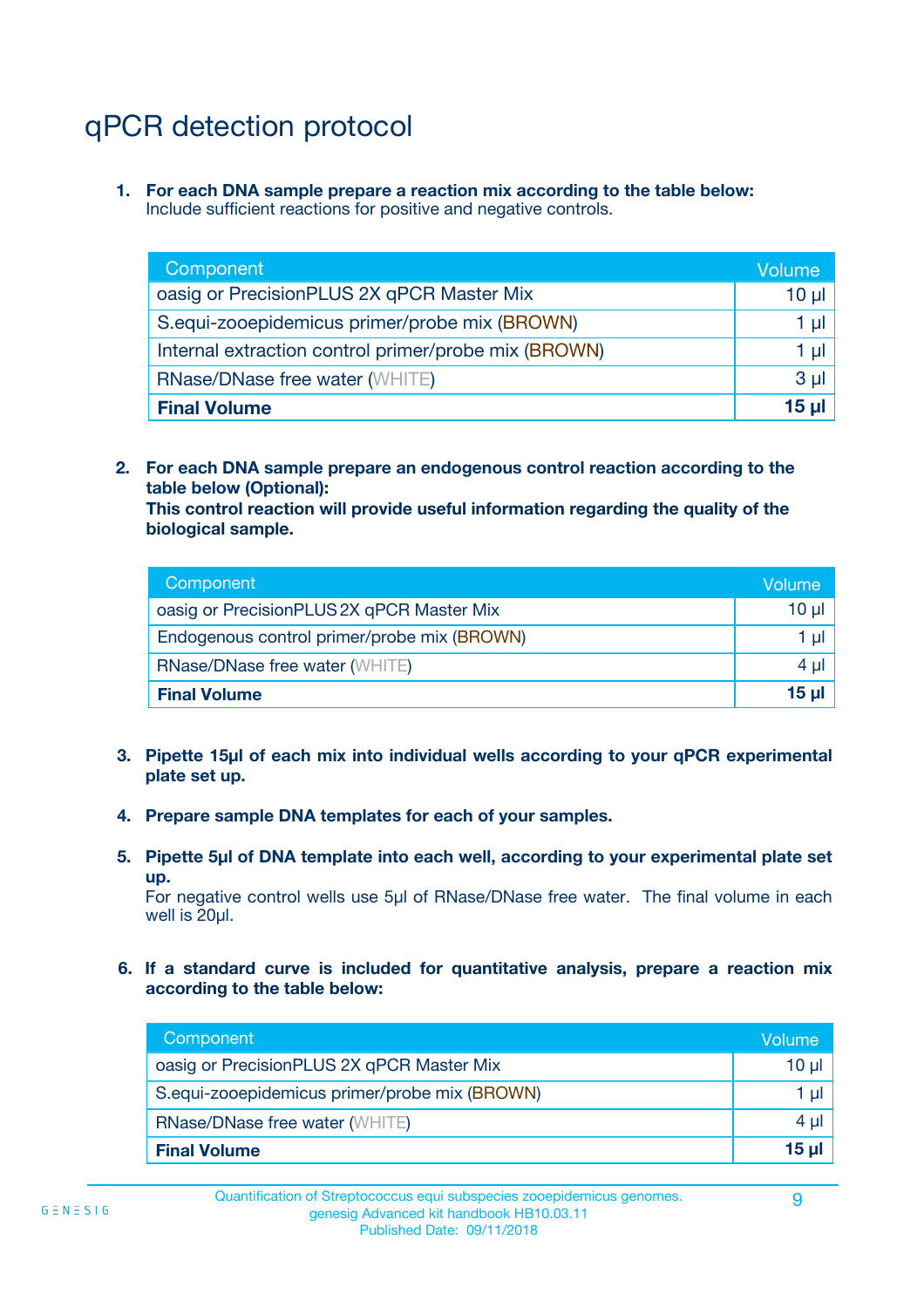#### **7. Preparation of standard curve dilution series.**

- 1) Pipette 90µl of template preparation buffer into 5 tubes and label 2-6
- 2) Pipette 10µl of Positive Control Template (RED) into tube 2
- 3) Vortex thoroughly
- 4) Change pipette tip and pipette 10µl from tube 2 into tube 3
- 5) Vortex thoroughly

Repeat steps 4 and 5 to complete the dilution series

| <b>Standard Curve</b>         | <b>Copy Number</b>     |
|-------------------------------|------------------------|
| Tube 1 Positive control (RED) | $2 \times 10^5$ per µl |
| Tube 2                        | $2 \times 10^4$ per µl |
| Tube 3                        | $2 \times 10^3$ per µl |
| Tube 4                        | $2 \times 10^2$ per µl |
| Tube 5                        | $20$ per $\mu$         |
| Tube 6                        | 2 per µl               |

**8. Pipette 5µl of standard template into each well for the standard curve according to your experimental plate set up.**

#### The final volume in each well is 20µl.

# qPCR amplification protocol

Amplification conditions using oasig or PrecisionPLUS 2X qPCR Master Mix.

|             | <b>Step</b>       | <b>Time</b>     | Temp    |
|-------------|-------------------|-----------------|---------|
|             | Enzyme activation | 2 min           | 95 °C   |
| Cycling x50 | Denaturation      | 10 <sub>s</sub> | 95 $°C$ |
|             | DATA COLLECTION * | 60 s            | 60 °C   |

\* Fluorogenic data should be collected during this step through the FAM and VIC channels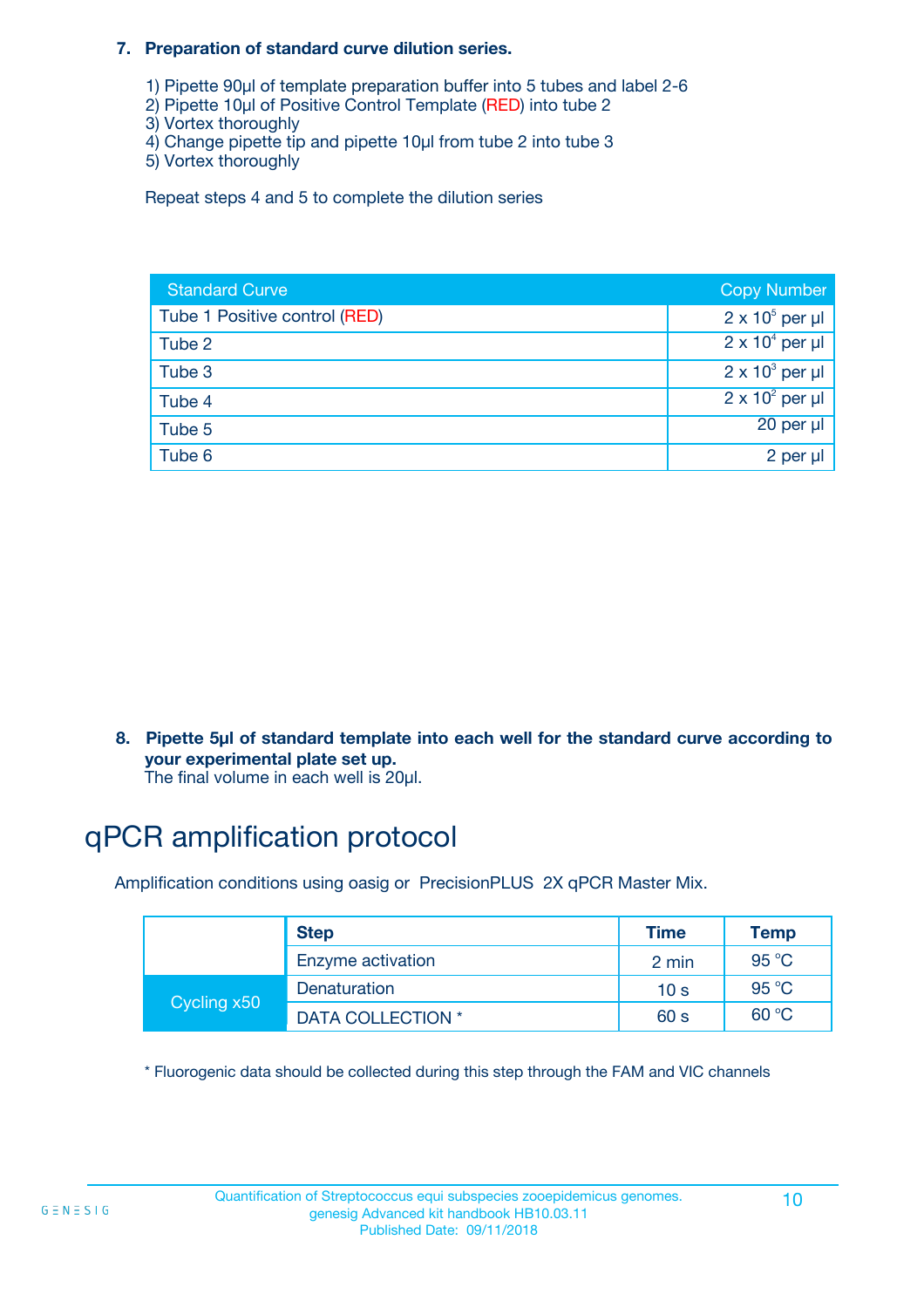# Interpretation of results

| <b>Target</b><br>(FAM) | <b>Internal</b><br>control<br>(NIC) | <b>Positive</b><br>control | <b>Negative</b><br>control | Interpretation                                                                                                  |
|------------------------|-------------------------------------|----------------------------|----------------------------|-----------------------------------------------------------------------------------------------------------------|
| $\leq 30$              | $+ 1 -$                             | ÷                          |                            | <b>POSITIVE QUANTITATIVE RESULT</b><br>calculate copy number                                                    |
| > 30                   | ٠                                   | ÷                          |                            | <b>POSITIVE QUANTITATIVE RESULT</b><br>calculate copy number                                                    |
| > 30                   |                                     | ÷                          |                            | <b>POSITIVE QUALITATIVE RESULT</b><br>do not report copy number as this<br>may be due to poor sample extraction |
|                        | ÷                                   | ÷                          |                            | <b>NEGATIVE RESULT</b>                                                                                          |
| $+ 1 -$                | $+ 1 -$                             | ÷                          | $\leq$ 35                  | <b>EXPERIMENT FAILED</b><br>due to test contamination                                                           |
| $+$ / -                | $+ 1 -$                             | ÷                          | > 35                       | $\star$                                                                                                         |
|                        |                                     | ÷                          |                            | <b>SAMPLE PREPARATION FAILED</b>                                                                                |
|                        |                                     |                            | $+$ /                      | <b>EXPERIMENT FAILED</b>                                                                                        |

Positive control template (**RED**) is expected to amplify between Cq 16 and 23. Failure to satisfy this quality control criterion is a strong indication that the experiment has been compromised.

\*Where the test sample is positive and the negative control is positive with a  $Ca > 35$ , the sample must be reinterpreted based on the relative signal strength of the two results:



If the sample amplifies  $> 5$  Cq earlier than the negative control then the sample should be reinterpreted (via the table above) with the negative control verified as negative.



If the sample amplifies  $< 5$  Cq earlier than the negative control then the positive sample result is invalidated and<br>the result should be determined  $the$  result should be inconclusive due to test contamination. The test for this sample should be repeated.